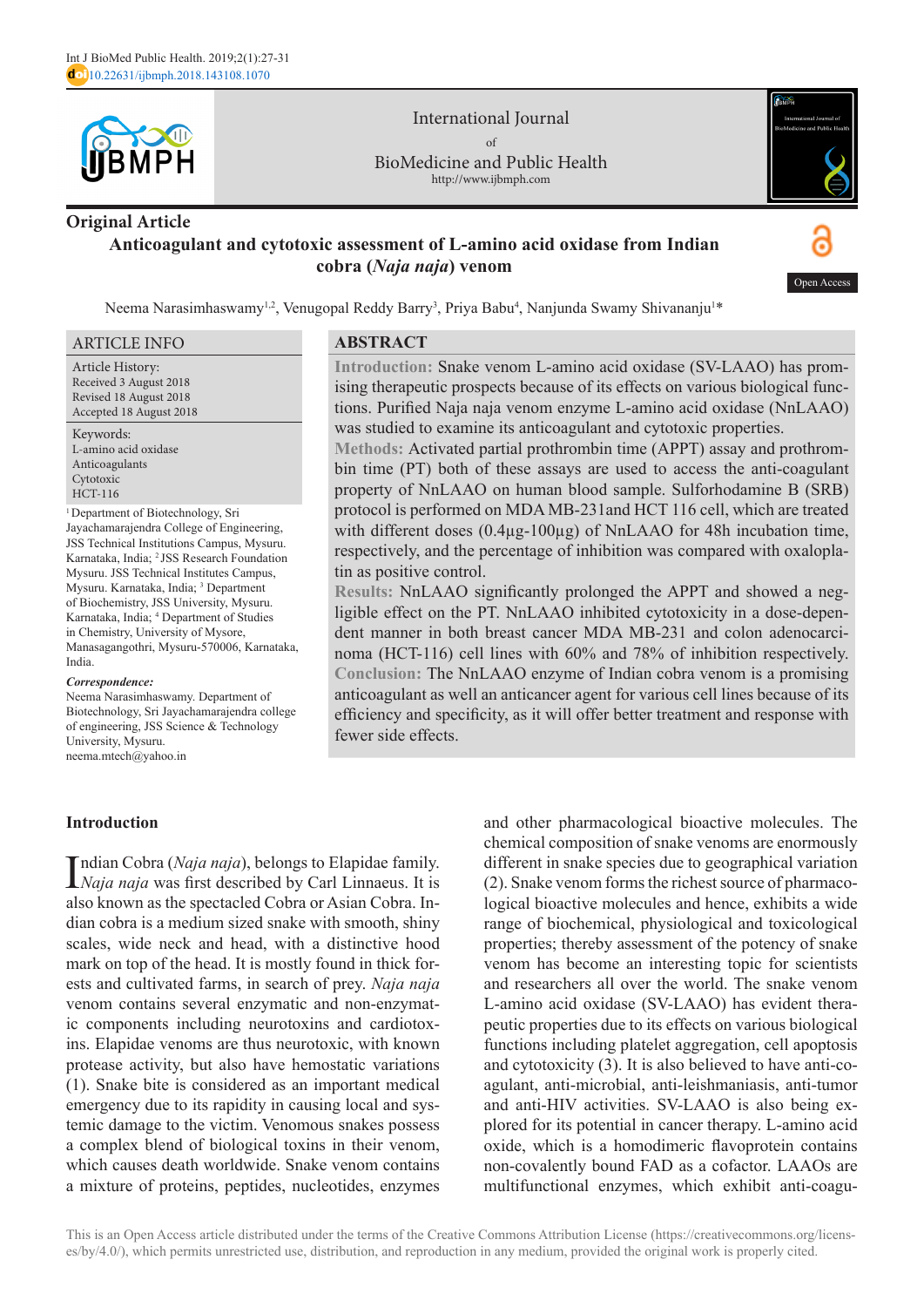lant and anti-bacterial properties, platelet aggregation, apoptosis and edema. These effects are attributed to the release of high amounts of H2O2, a known reactive oxygen species (ROS), during the reaction. According to Ande et al. (4), ROS is formed extracellularly and acts directly by altering cell membrane permeability, and is also involved in cell apoptosis. Anticoagulant proteins have a major contribution in the mechanism of blood coagulation. Thrombosis and hemostasis are the major targets of snake venom proteins and can provide potential for designing and developing new drugs to prevent/treat blood clotting disorder. Few in vitro studies have reported the possible involvement of snake venom proteins and their components, in inhibiting blood clot formation (5). Sakurai et al. reported that purified LAAO from *A. h. blomhoffii* venom possesses anticoagulant activity (6). Several venom proteins including PLA2, LAAO and proteases exhibit their enzymatic anticoagulant properties though different mechanisms. Snake venom proteins with molecular masses between 6 kDa and 35 kDa are said to prolong coagulation and inhibit blood coagulation (7). Cancer is one of the leading causes of death worldwide, and hence there is an urgent need for a better treatment for cancers. The search to cure cancer using natural resources has been in practice for long time as surgery, radiotherapy and chemotherapy do not provide adequate protection against cancer cells. Current cancer treatment methods simultaneously affect normal cells along with cancerous cells, causing more serious side effects. Calmette in 1993 first reported with the use of snake venom as a treatment for cancer in laboratory animals (8). Venoms from *elapidae*, *viperidae* and *crotalide* were found to have cytotoxic properties against B16F10 melanoma cell lines. The cytotoxicity was stronger in *elapidae* venom compared to *viperidae* and *crotalide* in causing cell aggregations (9). But this anticancer agent involves various side effects, that are toxic to normal cells and thus decreases its therapeutic indexes (10). This finding led the research for identifying other agents for cancer treatment from naturally available products. The aim of the present study was to further investigate the anticoagulant properties and the mechanism of cytotoxicity of the purified enzyme – L-amino acid oxidase (*Nn-*LAAO) from the Indian cobra (*Naja naja*) venom, belonging to the western part of the Indian subcontinent, against two human cancer cell lines, including Human colorectal carcinoma (HCT 116) and breast cancer cell lines (MDA MB-231).

#### **Methods**

Purified *Naja naja* venom enzyme namely *Nn*LAAO was obtained based on the report by Neema et al.  $(11)$ . The HCT 116 and MDA MB 231 cell lines were preserved and studied at the Department of Biochemistry, JSS University Mysore. Fresh human blood samples were collected from healthy volunteers. All chemicals were of analytical grade.

#### **Re-calcification time**

Re-calcification time (RT) was determined according to the procedure described by Condrea et al., (12). RT was performed by mixing fresh human blood sample with 0.11M tri-sodium citrate at the ratio of 9:1. The mixture was centrifuged for 15 min at 3000 rpm. Clotting was initiated by adding 30µl of CaCl2 (10mM final concentration) into a pre-warmed mixture of 100 μl of platelet poor plasma (PPP) and 100μl of 50mM Tris-HCl, 0.1M NaCl, pH 7.4 (with different concentrations of *Nn*LAAO). The time between appearance of visible clot from the addition of CaCl2 was recorded in sec. For control experiments Tris-HCl buffer alone was added instead of *Nn*LAAO.

#### **Anticoagulant property**

#### Activated partial prothrombin time (APPT)

APPT was determined using APPT reagent (AGAPEE kit, India) according to manufacturer's protocol. Blood samples were collected from 10 healthy individuals in tubes containing 3.2% tri-sodium citrate (9:1 v/v). Plasma was extracted by immediate centrifugation of blood samples at 2000 rpm for 15 min at 4oC. Normal citrated human plasma (100µl) was pre-incubated with *Nn*LAAO in a dose-dependent manner (2-10µg/ml) for 5 min at 37oC in 10µl of 10mM Tris-HCl buffer, at the pH of 7.2. A portion of obtained blood samples was also immediately centrifuged at 2000 rpm, for 15 min at 4oC to obtain plasma. The reaction mixture was activated by adding 0.2ml of cephaloplastin. Plasma clotting was initiated by adding 100µl of 0.02 M CaCl2, and the clotting time was recorded. Relative clotting factor (RCF) with respect to standard Heparin was calculated based on the following formula;

#### **Prothrombin time (PT)**

Fresh citrated human plasma (100µl) was collected similar to the above-mentioned procedure. Samples were incubated with various concentrations of *Nn-LAAO (2-10*µg) and crude *Naja naja venom (2-10*µg) for 10 min at 37oC in 10µl of 10mM Tris-HCl buffer, at the PH of 7.2. After adding an optimal amount (200µl) of PT reagent-brain thromboplastin to the reaction mixture, the plasma clotting time was recorded in seconds. One unit of anticoagulant activity corresponds to an increase of 20 sec in normal plasma coagulation called the International Normalized Ratio (INR). The International Sensitivity Index was 1 for the kit used in the present study. PT value for each concentration was calculated and compared to the value of the control.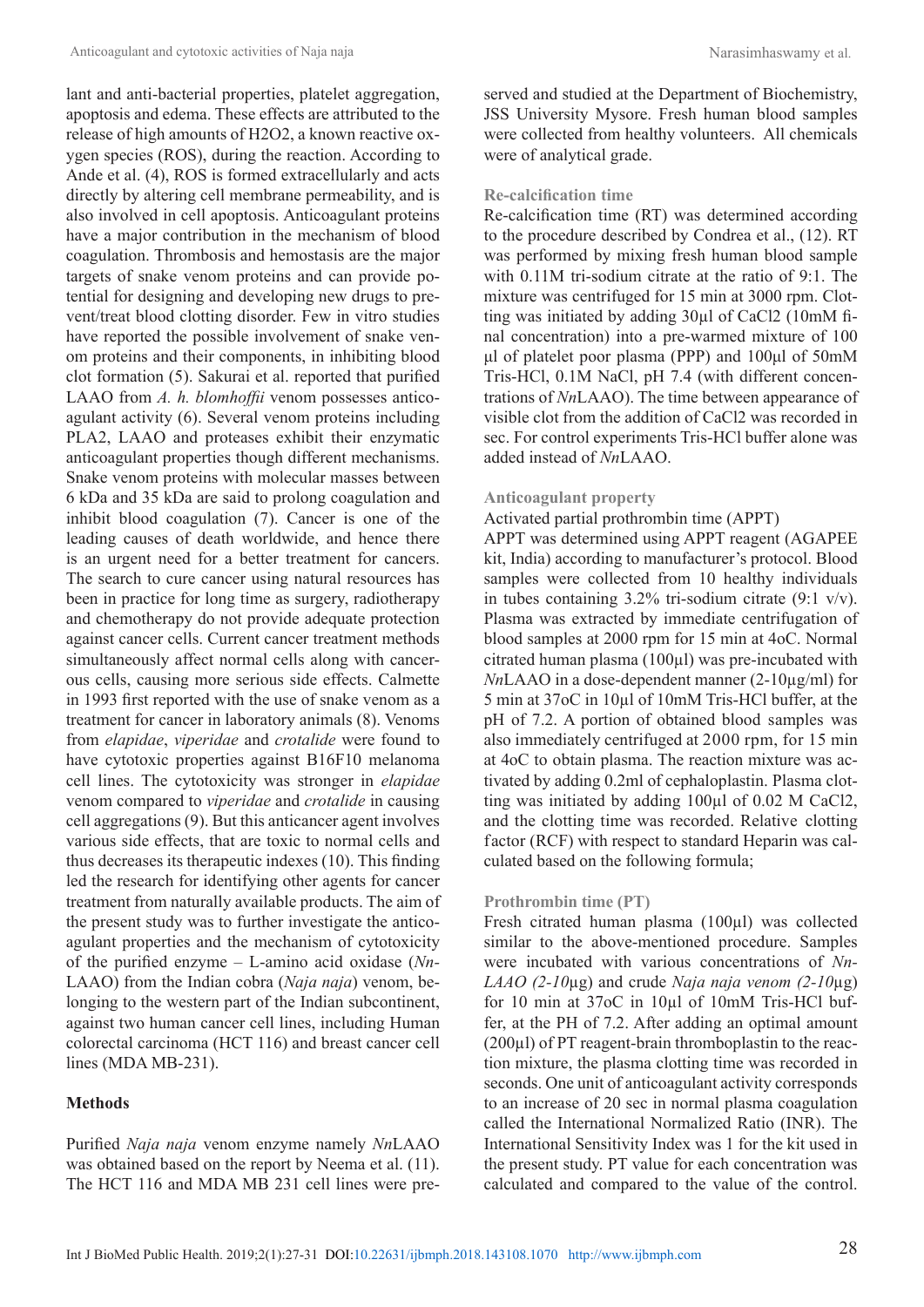Experiments were repeated once more and the mean of two measurements were recorded.

#### **Cytotoxic property**

Cytotoxicity was assessed using one or more human cell lines, which were in active growing condition and undergoing mitotic cell division. The reason behind this activity is the production of H2O2 through the enzymatic reaction (13). To analyze the cytotoxic effect of *Nn*LAAO on human colorectal carcinoma (HCT 116) and breast cancer cell lines (MDA MB-231), these cell lines were incubated for 48h in a dose dependent manner following Sulforhodamine B (SRB) protocol.

#### **Measurement of cell viability using SRB assay**

Sulforhodamine B (SRB) assay was performed according to the method described by Skehan et al., (14). Experimentally, cells were fixed in 1/4th volume of cold 50% (w/v) TCA at 4oC. After 1h the media was removed and the wells were washed with water (200µl X 4 times) to wash out the TCA and serum proteins. The plates were dried, incubated with 100µL 0.4% SRB for 30 minutes to stain the cellular proteins and were washed quickly with 1% acetic acid (200µl X 4 times) to remove unbound SRB. The bound SRB was solubilized in 10 mM Tris base solution (100µl/well) and the absorbance was measured at 490 nm in a Bio-Rad plate reader. The percentage of cell growth inhibition was calculated by comparing the OD values with control DMSO vehicle treated cells.

## **Results**

The direct anti-coagulant effects of *Nn*LAAO on the blood samples was analyzed using the following assays – recalcification time, APPT and PT. The present study showed that, purified protease *Nn*LAAO from the venom of *N. naja,* significantly delayed the onset and progress of blood coagulation, prolonged the APPT at concentrations between 2 and 10μg, but had negligible effect on the PT (table 1). APPT was prolonged when compared to the control and the crude *N. naja* venom. Similarly, PT assay showed negligible results. PT did not show further activity even when the enzyme concentration was increased. The negative results of prothrombin activation assay were expected as *Nn*LAAO was found to be an anticoagulant protein rather than a procoagulant, as all prothrombin activators were isolated, thus far were exhibiting procoagulant activity. With the establishment of *Nn*LAAO as an anticoagulant protein, we further constructed a concentration-dependent response for recalcification time to determine its effective clinical range. Figure 1 shows recalcification time in seconds for both purified *Nn*LAAO and crude *N. naja* venom concentrations (0.25-2.5μg) for a prolonged time. Cytotoxicity assay relies on the ability of the SRB to bind cellular protein components and measure the total biomass. The result of SRB assay determined that *Nn*LAAO killed the HCT 116 and MDA MB-231 cell lines in a dose dependent manner. Figures 2 and 3 show the response of MDA MB-231and HCT 116 cell treated with different doses (0.39µg-100µg) of *Nn*LAAO for 48h incubation time, respectively, and the percentage of inhibition was calculated in comparison to oxaloplatin as positive contrọl. *Nn*LAAO (100µg) inhibited only 60% of breast cancer (MDA MB-231) cell line and 78% inhibition was observed in human colon adenocarcinoma (HCT-116) cell line when compared to 49.7% inhibition using crude *Naja naja* venom and 80% inhibition with oxalopolantin as positive control.

## **Discussion**

LAAO is one of the hemorrhagic toxins that are present in snake venoms. The present study demonstrates, that *Nn*LAAO purified from the *Naja naja* (Indian

| <b>Concentration</b><br>of NnLAAO $(\mu g)$ | Control*       | $NnLAAO*$      | crude N. naja $*$ |
|---------------------------------------------|----------------|----------------|-------------------|
| $\theta$                                    | $1.00 \pm 0.1$ | $1.00 \pm 0.3$ | $1.00 \pm 0.4$    |
|                                             | $1.06 \pm 0.8$ | $1.12 \pm 0.4$ | $1.29 \pm 0.3$    |
| 2                                           | $1.32 \pm 0.2$ | $1.54 \pm 0.3$ | $1.65 \pm 0.2$    |
| 3                                           | $1.89 \pm 0.5$ | $2.01 \pm 0.8$ | $2.21 \pm 0.8$    |
| 4                                           | $2.09 \pm 0.4$ | $2.23 \pm 0.2$ | $2.35 \pm 0.1$    |
| 5                                           | $2.19\pm0.2$   | $2.26 \pm 0.1$ | $2.38\pm0.5$      |

Table 1. Prothrombin time assay for NnLAAO and crude N. naja venom samples

\* International normalized ratio (INR) for each value was calculated comparing to the value of the control. Presented values were the mean for two independent experiments.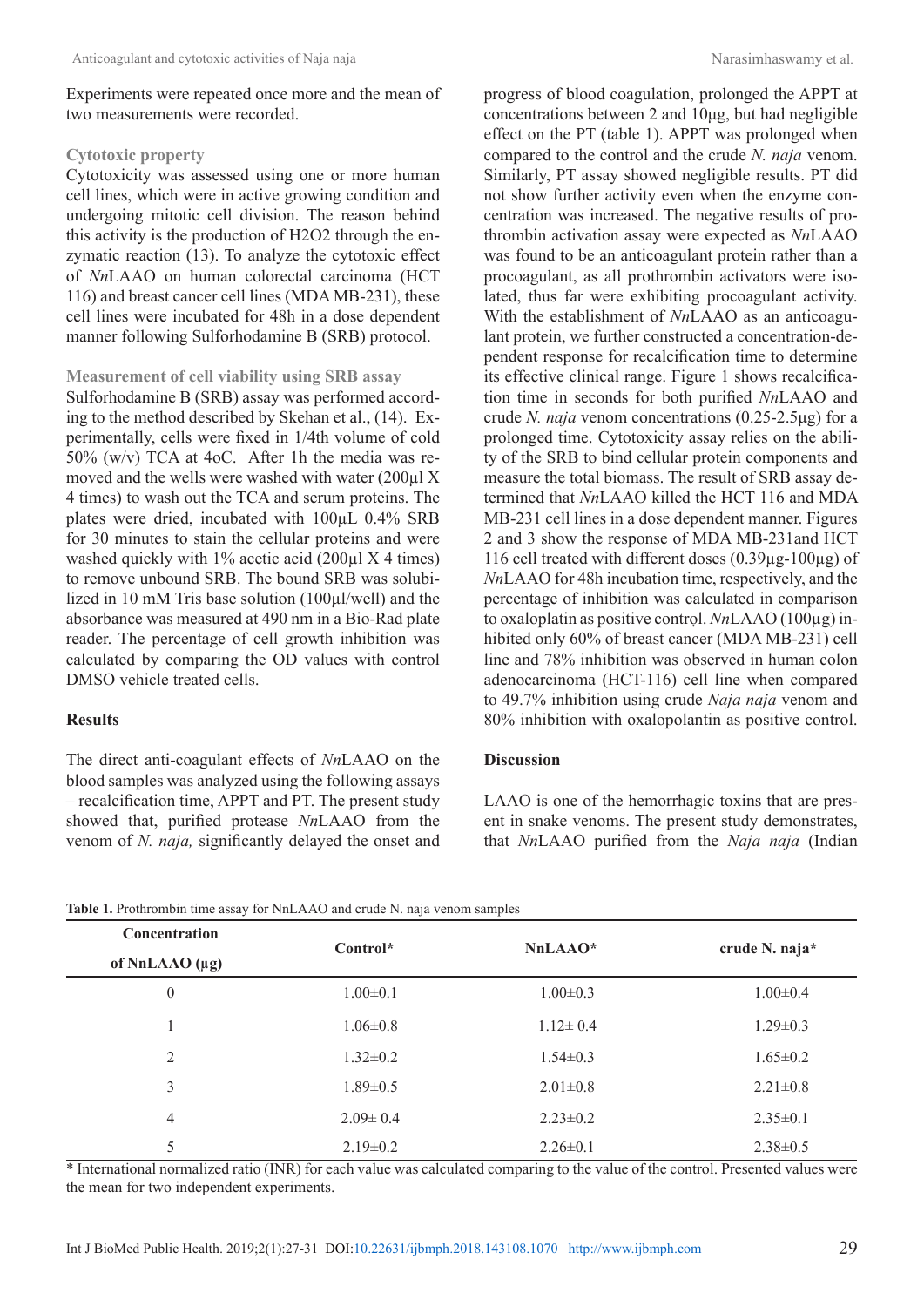

Figure 1. Recalcification times of NnLAAO and crude N. naja venom Figure 2. Cytotoxic activity of NnLAAO on MDA MB-231

cobra) venom, found in the Indian subcontinent, possesses a strong anticoagulant and cytotoxic activities. Both crude *Naja naja* venom and *Nn*LAAO showed strong anticoagulant activity. In addition, *Nn*LAAO enzyme dose-dependently prolonged the activated partial thromboplastin time (aPTT), but had little effect on the prothrombin time (PT). According to APTT assay, in the presence of calcium ions, cephaloplastin activates coagulation factors of intrinsic pathway in plasma, leading to clot formation. Clotting time is proportional to the concentration of factors VIII, IX, XI and XII as well as common pathway factors II, V and X. Whereas PT measures the time taken by the citrated plasma to clot, in the presence of tissue thromboplastin and Ca++ which activates extrinsic pathway of human blood coagulation cascade. This fact assists in identifying the cause and extent of a hemorrhagic disorder. When thromboplastin reagent is added to citrated plasma, clotting cascade is initiated, forming gel clot. The time required for clot formation would be prolonged if there is a reduced factor(s) activity in the extrinsic pathway of coagulation cascade. The use of chemotherapeutic and surgery in cancer therapy remains the predominant option for clinical control. These therapies provide inadequate effect in addition to their adverse effects on the normal cells as well as on cancer cells. Furthermore, one of the major problems in chemotherapy is the resistance developed after initial treatment. These drawbacks have led to the increased demand for using anticancer drugs developed from natural resources. The SRB cell cytotoxicity assay is said to be one of the most widely used methods applied to detect cell viability, and can induce cytotoxicity in various cancer cell lines in a dose-dependent manner. The SRB cell proliferation assay indicates that, cell proliferation is inhibited by treatment of different cancer cell lines with various concentrations of snake venom protease (SVP). toxins isolated from various sources implement



their effect through physiological alterations including modulation of the activity of the membrane enzymes, inhibition of the platelet aggregation, hemolytic activity, cardiac arrest, cytotoxicity, etc. The apoptotic effect of LAAO was also reported in human prostate adenocarcinoma (PC-3) model through an increase in caspase-3/7 cleavage (16). On the other hand, various other snake species (*N. Haje ,N. Oxiana, and N. Kaouthia*) have shown cytotoxic properties. These venoms can readily penetrate into living cancer cells as human lung adenocarcinoma A549 and promyelocytic leukemia HL60 and thereby cause lysosomal leakage and plasma membrane injury (17).

#### **Conclusion**

Pharmacological characteristics of Indian cobra venom indicate that, *Nn*LAAO has an anticoagulant activity, suggesting its principal activity was mediated via the intrinsic coagulation pathway. The SV-LAAO is the most effective and safe compound (than its crude venom) to be used as antitumor agent or in combination with chemotherapeutic drugs. Purified *Nn*LAAO showed comparatively suitable inhibition against human colorectal carcinoma (HCT 116) cell line compared to crude *Naja naja venom,* but had a considerably less effect on breast cancer cell lines *(MDA MB-231). More in vitro* studies are required to identify safe and suitable therapeutic dose of these venomous compounds or their combinations as well as their possible side effects on normal cells. Furthermore, trials are recommended to deliver these compounds in a suitable pharmaceutical form (nanoparticle) that could minimize their toxicity, target the tumor cells and facilitate their distinct effect individually or in combination with other chemotherapeutic agents. The observed efficacy and specificity make *Nn*LAAO a good candidate to be used as anticoagulant and anti-thrombotic agent as well